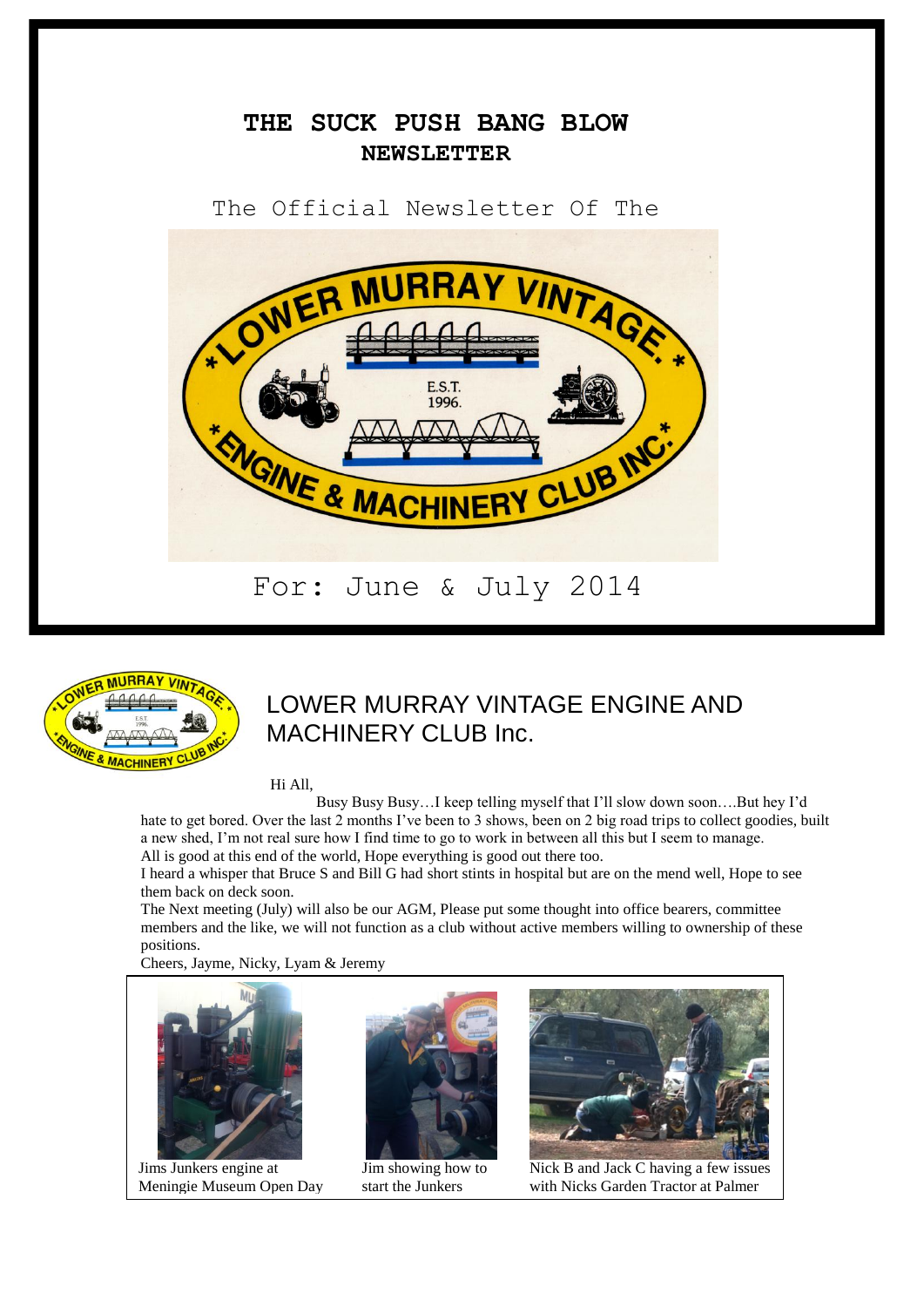

**---------- On our calendar ------------------**

**JULY AUGUST**<br>13<sup>th</sup> AGM **10<sup>th</sup> Meeti** 

 $10^{th}$  Meeting

# **Palmer Rockarama**

On the  $3<sup>rd</sup>$  and  $4<sup>th</sup>$  of May was the Palmer Rockarama. It was the first time I had shown my 3hp Moffat Virtue and the first time I had shown any engine at all. Saturday's weather may have been freezing, wet and windy but that did not stop the day from being any more enjoyable. It just meant that we spent a lot of time round the fire and had our hands over the boiling water tanks of the engines. Sunday's weather was heaps better than Saturday's cold, drizzly weather. The rock crusher seemed to be an attraction to everyone who passed by stopping to watch us put rocks in it and get their ears blasted by Nick's air horns. The younger ones seem to be impressed by the ping pong balls floating above the blower which I borrowed from Nick. His Barford Atom seemed to attract a few eyes but that probably because he was pushing it more than he was riding it. The food we were cooked by Jim was very nice. Unfortunately people leaving in their caravans was a sign that the weekend was drawing to an end all too soon. I enjoyed the weekend having no trouble with my engine at all and can't wait till next year and hope the weather may be a tad nicer. Jack Cox

# **Meningie Cheese Factory Museum Open Day**

On the 18th of May, some of the club members decided to invade Meningie for their museum open day at the cheese factory, to display some of the awesome engines that they own.

These people include Jayme Marshall bringing an amazing truck load of engines and machinery, like his Austral, Boss pump and Petter, Nick McCue and his Bagshaw OA running Jayme's Boss pump, and his Cooper lighting plant. Jim Bland and the Bland Klan rallying their Junkers running my Champion Blower, Dan Keatley and kids with his Blackstone in front of Mr. Jeff Clitcher's truck. On the truck he had a Caterpillar and Oliver crawler. I saw Mr. & Mrs. Frahn hiding down the restored tractor shed with an excellent display of collectables.

A great day with the Meningie Club displaying a group of engines and tractors and a 14 hp Blackstone. The Car Club also attended with a real variety of vintage and classic vehicles. Overall a great turn out and a great day.

Written by Nick Bland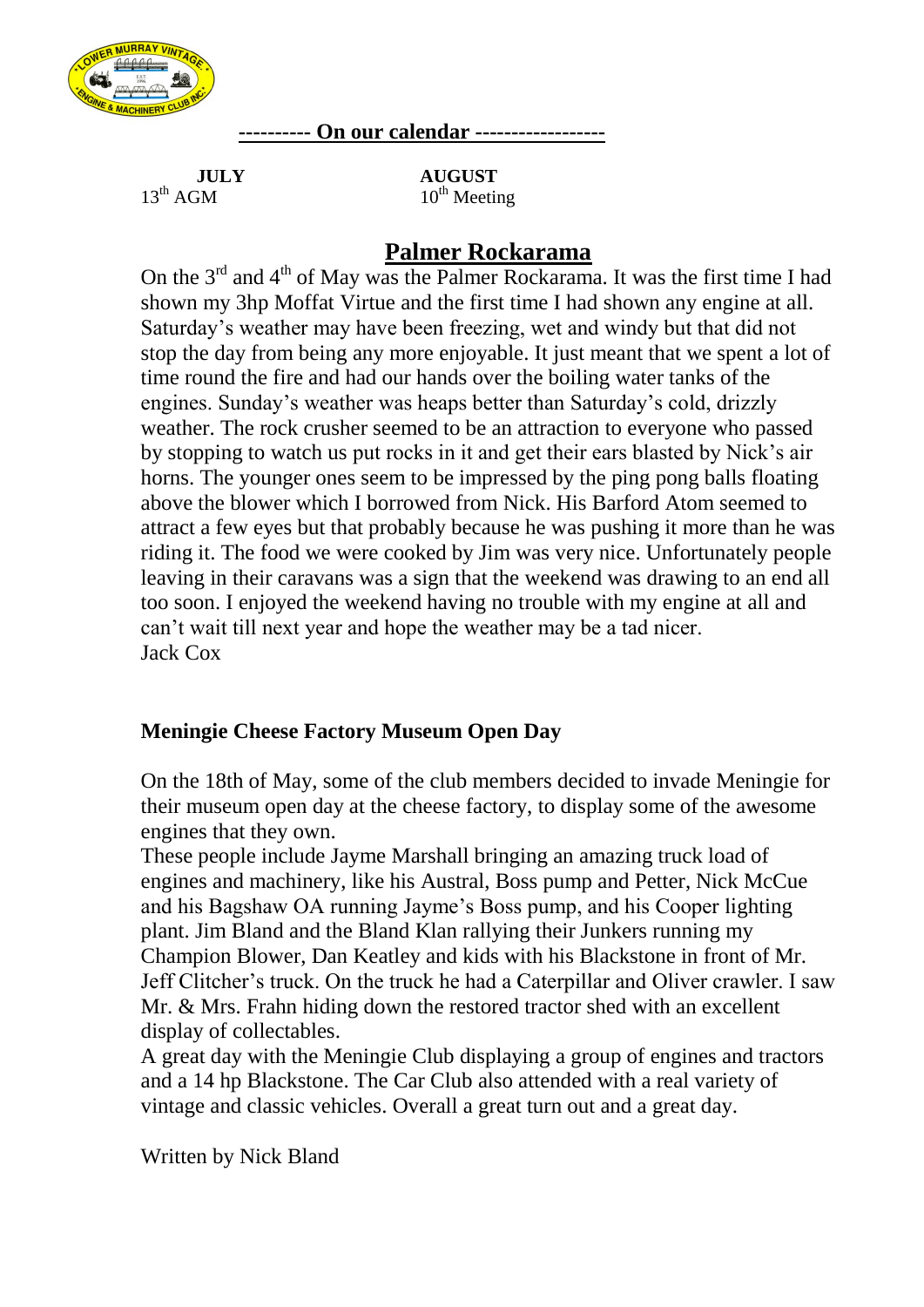### **2014 AGM.**

This years AGM will be held on our normal meeting date ( $13<sup>th</sup>$  July) at our club shed. We plan to have lunch from 12 to 1.30 and kick off the meeting at 2pm. I will organise meat for a BBQ Lunch for all attending the AGM, If everyone could bring a salad or a sweet to pool together that would be awesome.

#### **LOWER MURRAY VINTAGE ENGINE AND MACHINERY CLUB Inc**

#### **NOMINATIONS FOR THE COMMITTEE 2014/2015**

|                                                                                                                                                                                                                                                                                                                                                                                                                      | for the position of (tick applicable position)                                                                                                                                                                           |                                                     |                                                                                                                                                                                                                |  |
|----------------------------------------------------------------------------------------------------------------------------------------------------------------------------------------------------------------------------------------------------------------------------------------------------------------------------------------------------------------------------------------------------------------------|--------------------------------------------------------------------------------------------------------------------------------------------------------------------------------------------------------------------------|-----------------------------------------------------|----------------------------------------------------------------------------------------------------------------------------------------------------------------------------------------------------------------|--|
| □<br>□<br>$\Box$<br>$\Box$<br>$\Box$<br>$\Box$<br>$\Box$<br>$\Box$<br>П                                                                                                                                                                                                                                                                                                                                              | <b>PRESIDENT</b><br><b>VICE PRESIDENT</b><br><b>SECRETARY</b><br><b>ASSISTANT SECRETARY</b><br>RALLY SECRETARY<br><b>TREASURER</b><br><b>VEHICLE REGISTRAR</b><br><b>ASST VEHICLE REGISTRAR</b><br><b>FEDERATION REP</b> | П<br>п<br>П<br>$\Box$<br>$\Box$<br>$\Box$<br>$\Box$ | <b>COMMITTEE MEMBER 2 YRS</b><br><b>COMMITTEE MEMBER 2 YRS</b><br><b>COMMITTEE MEMBER 1 YR</b><br><b>COMMITTEE MEMBER 1 YR</b><br>SAFETY OFFICERS (4)<br><b>PUBLIC OFFICER</b><br><b>CLUB PROPERTY OFFICER</b> |  |
|                                                                                                                                                                                                                                                                                                                                                                                                                      |                                                                                                                                                                                                                          |                                                     |                                                                                                                                                                                                                |  |
|                                                                                                                                                                                                                                                                                                                                                                                                                      |                                                                                                                                                                                                                          |                                                     | Date ______________                                                                                                                                                                                            |  |
| Please lodge nomination forms with the Secretary no later than 15 minutes prior to the<br>commencement of the AGM.<br>If a position has not attracted a nomination, the Returning Officer may call for nominations<br>during the meeting.<br>In the event of more than one nomination for a position a vote will take place.<br>One nomination per form please<br>Photocopy if you require more than one nomination. |                                                                                                                                                                                                                          |                                                     |                                                                                                                                                                                                                |  |
| 2014 ANNIIAI GFNFRAI MFFTING AGFNDA                                                                                                                                                                                                                                                                                                                                                                                  |                                                                                                                                                                                                                          |                                                     |                                                                                                                                                                                                                |  |

### **2014 ANNUAL GENERAL MEETING AGENDA**

Open Meeting Welcome Apologies Minutes of last AGM Presidents Report Treasurers Report All Positions above Declared Vacant & Election to fill positions General Business Membership Fees 2014/2015 Appointment of auditor 2014/2015 Other general business

Close Meeting/ Next AGM